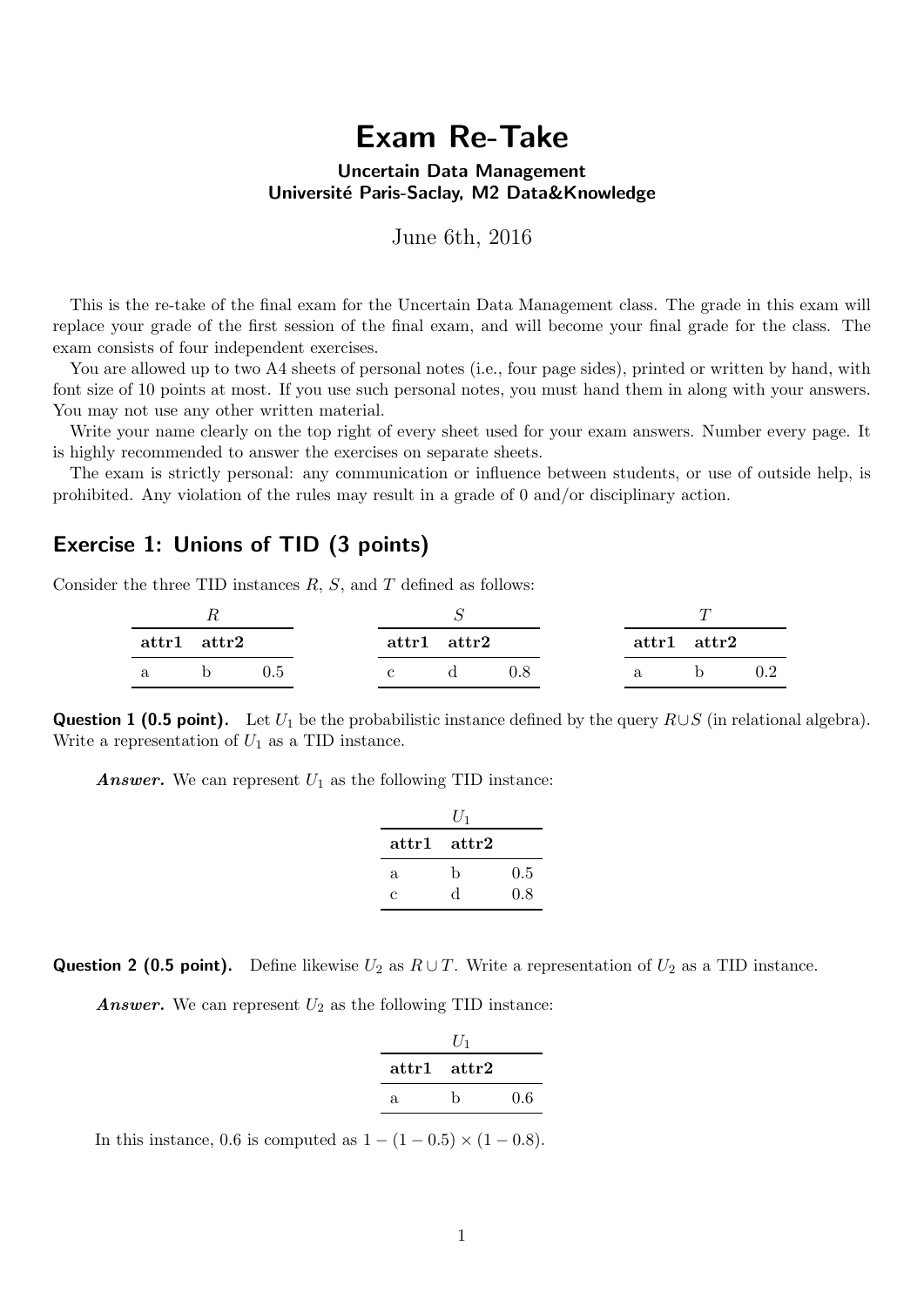**Question 3 (2 points).** Show that the union  $R_1 \cup R_2$  of two arbitrary TID instances  $R_1$  and  $R_2$  can always be represented as a TID instance U. Describe how U is constructed from  $R_1$  and  $R_2$ .

**Answer.** Let  $R_1$  and  $R_2$  be arbitrary TID instances. The possible tuples of U are clearly those of  $R_1$  and those of  $R_2$ . For the tuples that are only in  $R_1$ , their probability of occurring in U is clearly their probability in  $R_1$ , and they are independent from any other possible tuple of U. The same claim holds for the tuples that are only in  $R_2$ . For the tuples that are both in  $R_1$  and  $R_2$ , they are independent from any other tuple of  $U$ , and their probability of occurring in  $U$  is their probability of occurring in either  $R_1$  and  $R_2$ , these two events being independent.

Hence, the TID representation of U consists of the tuples that are only in  $R_1$  with the same probabilities as in  $R_1$ , the tuples that are only in  $R_2$  with the same probabilities as in  $R_2$ , and the tuples that are both in  $R_1$  and  $R_2$ , each tuple t having probability  $1 - (1 - p_1) \times (1 - p_2)$  where  $p_1$  and  $p_2$ are respectively the probabilities of t in  $R_1$  and in  $R_2$ .

### Exercise 2: Unions of BID (7 points)

Consider the three BID instances  $R$ ,  $S$ , and  $T$  defined as follows:

|   | $\text{attr1}$ $\text{attr2}$ |     | $attr1$ $attr2$ |      |  |   | $attr1$ $attr2$ |  |
|---|-------------------------------|-----|-----------------|------|--|---|-----------------|--|
| a |                               | 0.3 |                 | $-e$ |  | a | $\mathbf{g}$    |  |
|   |                               |     |                 |      |  |   |                 |  |

**Question 1 (0.5 point).** Define  $U_1$  as  $R \cup S$ . Write a representation of  $U_1$  as a BID instance. How many blocks does  $U_1$  contain?

**Answer.** We can represent  $U_1$  as the following BID instance:

|                | $U_1$            |         |
|----------------|------------------|---------|
| $_{\rm attr1}$ | $\mathrm{attr}2$ |         |
| a              | b                | $0.3\,$ |
| a              | Ċ                | 0.4     |
| d              | e                | 0.1     |
| ď              | f                | 0.1     |

 $U_1$  contains two blocks.

**Question 2 (1.5 points).** Let  $U_2$  be  $R \cup T$ . Prove that  $U_2$  cannot be represented as a BID instance with key attr1.

**Answer.** Consider the possible world of R where the tuple  $t = (a, b)$  is retained, and the possible world of T where the tuple  $t' = (a, g)$  is retained. As these possible worlds each have probability  $> 0$ , there is a possible world of  $U_2$  containing the two tuples t and t'. Now, assuming by way of contradiction that we can represent  $U_2$  as a BID,  $U_2$  contains both t and t'. These two tuples are different but match on the key attribute  $\frac{\text{attr1}}{2}$ . But then they should be mutually exclusive, so there is no possible world of  $U_2$  where both t and t' occur. We have reached a contradiction, which concludes the proof.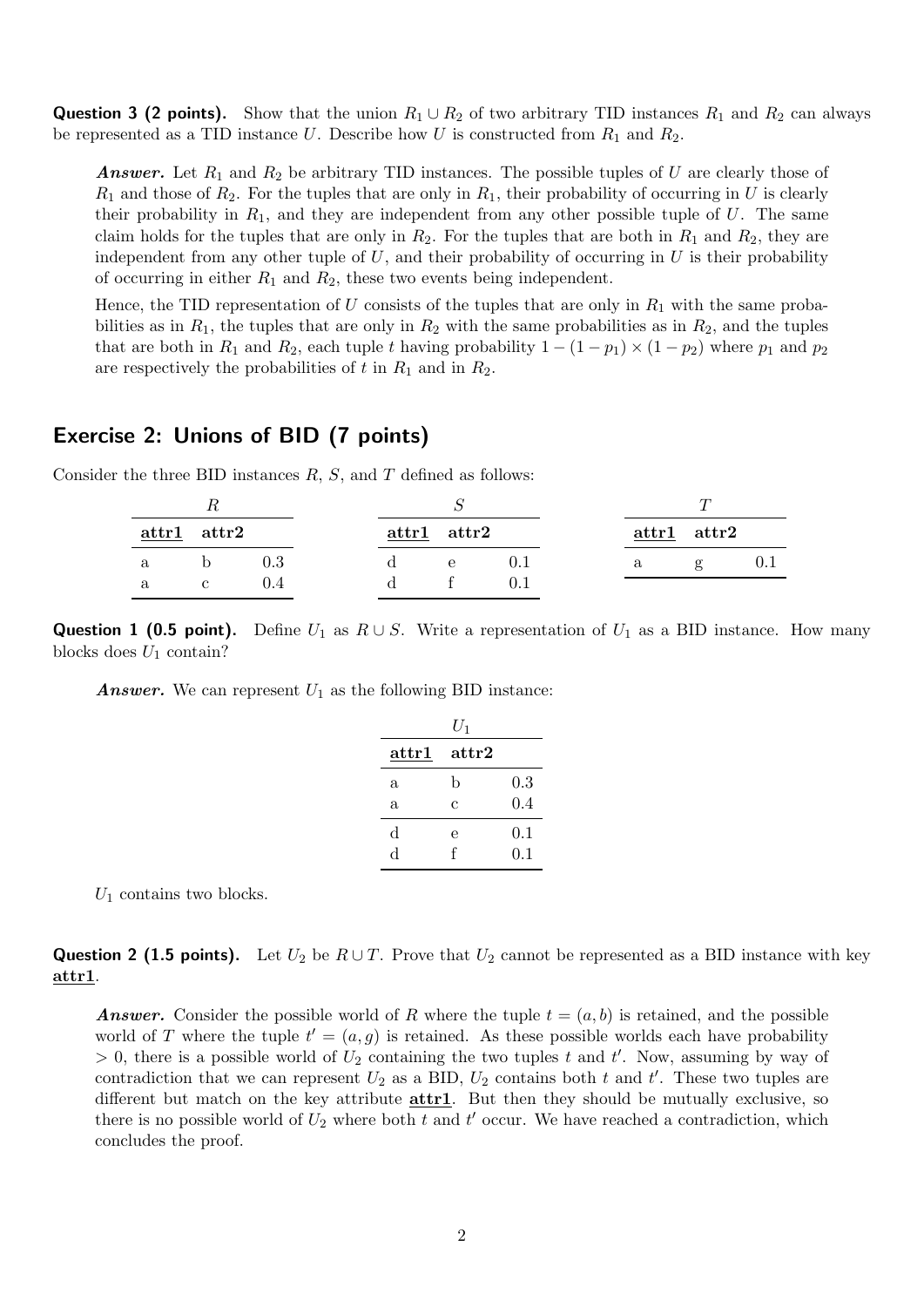**Question 3 (1 point).** Can  $U_2$  be represented as a BID instance over  $\text{attr1}, \text{attr2}$  but with some other choice of key attributes? If yes, write such a representation; if not, prove that there is no such representation.

**Answer.**  $U_2$  cannot be represented as a BID instance, no matter what the key is. We will proceed by case disjunction on the possible keys.

Observe first that, as R has a possible world containing  $t_1 = (a, b)$  and a possible world containing  $t_2 = (a, c), U_2$  should contain  $t_1$  and  $t_2$ . However, as they are mutually exclusive in R, there should be no possible world of  $U_2$  where both  $t_1$  and  $t_2$  occur. This means that the key for a BID representation of  $U_2$  cannot be  $\frac{\text{attr1}}{\text{attr2}}$ , attributing attributing as in both cases  $t_1$  and  $t_2$  would be in different blocks and there would then be a possible world where both occur.

Observe second that, as R has a possible world containing  $t_1$  and T has a possible world containing  $(a, g)$ ,  $U_2$  has a possible world containing both  $t_1$  and  $t_2$ . This excludes the case of an empty key, as all tuples of  $U_2$  would then be mutually exclusive, so  $U_2$  would have no possible world with more than one tuple. As we eliminated the case of the key  $\text{attr1}$  in the previous question, no possibilities remain, which concludes.

**Question 4 (1 point).** Give two *different* BID instances  $R'$  and  $S'$  over the schema attr1, attr2 and with key **attr1** such that R' and S' both contain some common tuple t with some probability  $0 < p < 1$ , and yet  $R' \cup S'$  can be represented as a BID instance. Specifically, write a suitable choice of BID  $R'$  and  $S'$  and write the representation of their union  $R' \cup S'$  as a BID.

Answer. Consider the following BID instances:

|    | $attr1$ $attr2$ |     | $attr1$ $attr2$ |     |
|----|-----------------|-----|-----------------|-----|
| a. |                 | 0.5 | $\mathbf{a}$    | 0.5 |
|    |                 |     |                 | 0.5 |

R' and S' have one tuple in common with the same probability. Yet, we can represent  $R' \cup S'$  as the following BID instance:

|                 | $R' \cup S'$  |         |
|-----------------|---------------|---------|
| $attr1$ $attr2$ |               |         |
| a               | b             | 0.75    |
| C               | $\mathcal{L}$ | $0.5\,$ |

**Question 5 (1 point).** Let  $R_1$  and  $R_2$  be two arbitrary BID instances over the schema attr1, attr2 with key **attr1**. Give a characterization of when  $R_1 \cup R_2$  cannot be represented as a BID instance over this schema with this key. In other words, write a necessary and sufficient condition on  $R_1$  and  $R_2$  that holds if and only if  $R_1 \cup R_2$  cannot be represented as a BID instance with key **attr1**. You are not required to prove that your proposed condition is correct. (Hint: use the examples of questions 1, 2, and 4 to verify that your condition correctly classifies them.)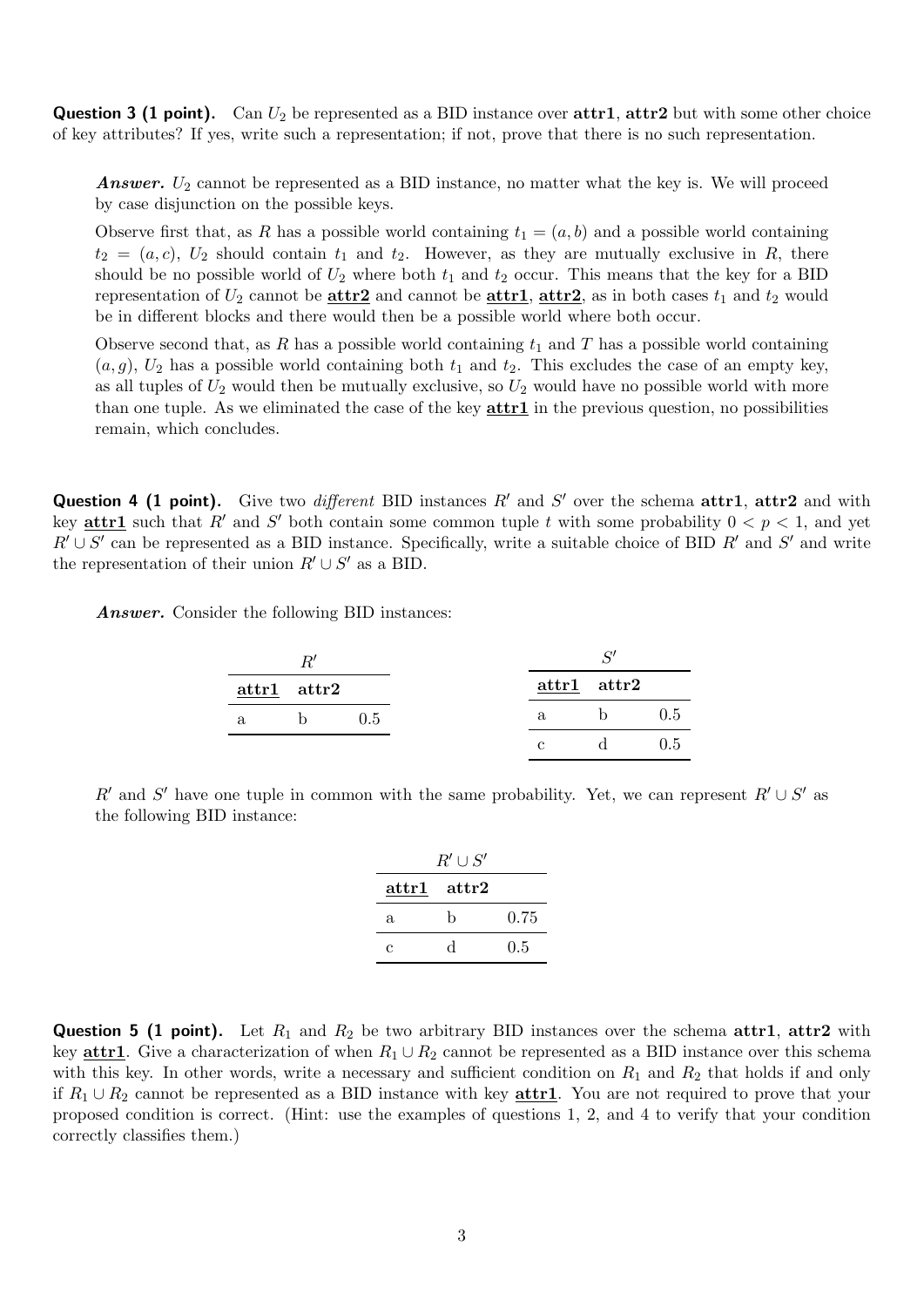Answer.  $R_1 \cup R_2$  cannot be represented as a BID instance if and only if the following condition holds on  $R_1$  and  $R_2$ : there is some value of **attr1** for which both  $R_1$  and  $R_2$  have a block, and these two blocks are not both singleton blocks over the same tuple (disregarding the probability). In other words, we fail if there are two blocks on a common key value and one of them is not a singleton, or they are both singletons but contain different tuples.

The following is not required in the answer and is just here as an explanation. To see that the negation of this condition is sufficient to ensure that the result can be represented as a BID instance, considering  $R_1$  and  $R_2$  that violate the condition, the blocks of  $R_1$  for key values with no block in  $R_2$  can be kept as-is, and likewise for the blocks in  $R_2$  having no counterpart in  $R_1$ . For common key values, as the two blocks must be singletons of the same tuple, we can create a singleton block for them in the result, with a probability computed as that of the independent disjunction.

To see why the negation of this condition is necessary for the result to be representable as a BID instance, assuming that there are two counterexample blocks, we see as in Question 3 that there is a possible world of the union with two different tuples for that block, which is not possible if the result is to be represented as a BID instance.

**Question 6 (1 point)** Given a BID instance W over attr1, attr2 with key attr1, we denote by  $\overline{W}$  the result of keeping the same tuples with the same probabilities, but changing the key attribute to be attr2 instead of attr1. For instance, remembering S from the beginning of the exercise, we define  $\overline{S}$  as:

|                | S              |     |
|----------------|----------------|-----|
| $_{\rm attr1}$ | $\text{attr2}$ |     |
| d              | е              | 0.1 |
| d              |                | 0.1 |

However, this operation is not always well-defined: i.e., it is not always possible to interpret its result as a BID instance. To illustrate this, give an example of a BID instance  $W$  over  $\text{attr1}, \text{attr2}$  with key  $\text{attr1}$  such that  $\overline{W}$  cannot be interpreted as a BID instance, and quickly explain why.

Answer. Consider the following BID instance:

| $\mathbf{attr1}$ | $\mathrm{attr}2$ |  |
|------------------|------------------|--|
| a                | С                |  |
| h                | С                |  |

 $\overline{W}$  would be as follows:

| $\mathbf{attr1}$ | attr2 |  |
|------------------|-------|--|
| a                | С     |  |
| h                | C     |  |

This is not a valid BID instance because the probabilities in the only block of the instance sum up to 2 which is  $> 1$ .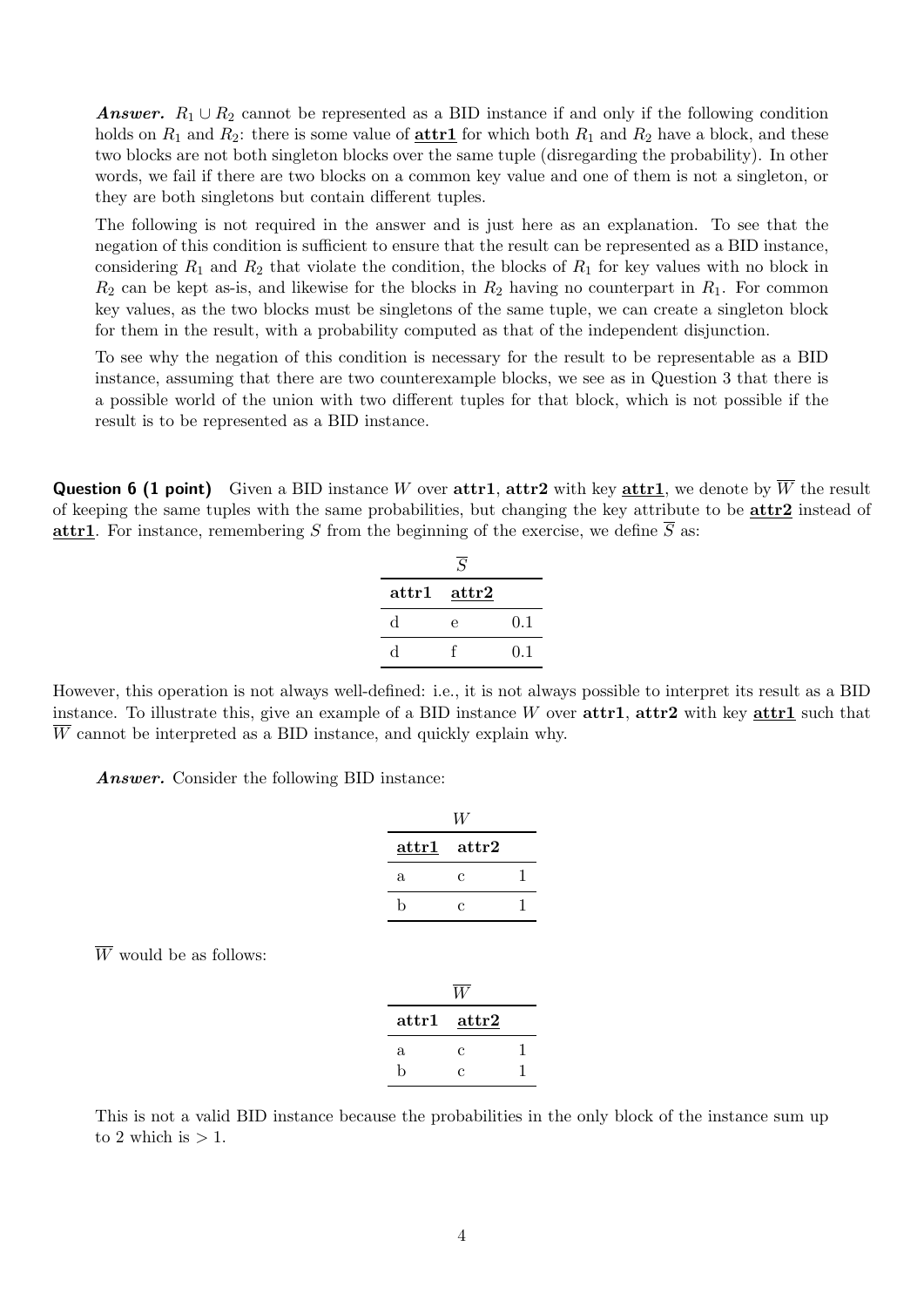**Question 7 (1 point).** Remember the BID instance R defined at the beginning of the exercise. Design a BID instance W' over attr1, attr2 with key attr1 such that  $R \cup W'$  can be represented as a BID instance,  $\overline{W'}$  is well-defined (i.e., it is a BID instance), but  $\overline{R} \cup \overline{W'}$  cannot be represented as a BID instance. Use Question 5 to justify that your choice of  $W'$  satisfies these conditions.

Answer. Consider the following BID instance:

|       | $W^\prime$ |  |
|-------|------------|--|
| attr1 | attr2      |  |
| h     | h          |  |

It is clear that  $\overline{W'}$  is well-defined. We can represent  $R \cup W'$  as a BID instance, because, using the criterion of Question 5, there is no value of the key for which  $R$  and  $W'$  both have a block. However, for the value b,  $\overline{R}$  and  $\overline{W'}$  both have a block, and the two blocks are not singletons of the same tuple, so, using the same criterion, we cannot represent  $\overline{R} \cup \overline{W'}$  as a BID instance.

#### Exercise 3: Probabilistic Query Processing (6 points)

Consider the following TID instances:

| s            | m            |                |
|--------------|--------------|----------------|
| $\rm{a}$     | $\mathbf b$  | $p_1$          |
| $\rm{a}$     | $\mathbf{c}$ | $p_2$          |
| $\mathbf b$  | $\mathbf{c}$ | $p_3$          |
| $\mathbf b$  | $\mathbf d$  | $p_4$          |
| $\mathbf b$  | e e          | $p_5$          |
| $\mathbf c$  | $\mathbf d$  | $p_6$          |
| $\mathbf{C}$ | e            | p <sub>7</sub> |
| ${\bf e}$    | $\mathbf d$  | $p_8$          |

**Question 1 (1 point).** Consider the following query in relational calculus:

 $Q(s,t) := \exists x, y \; A(s,x) \wedge B(x,y) \wedge A(y,t).$ 

Write an SQL query that evaluates  $Q(a, e)$ .

Answer. A possible SQL query is: SELECT COUNT(1) FROM A a1, B b, A a2 WHERE a1.s='a' AND a1.m=b.m AND b.t=a2.s AND a2.m='e';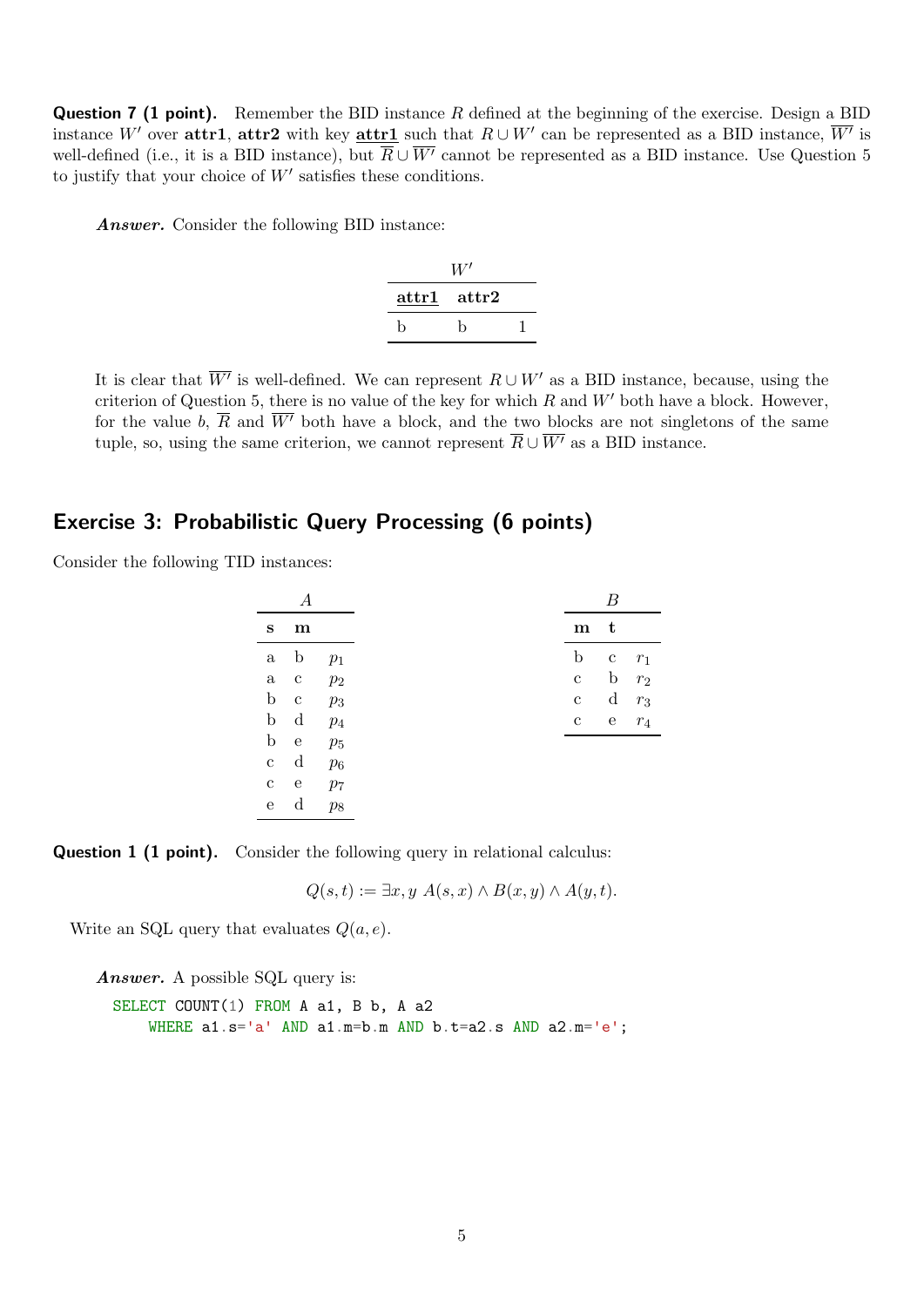| S            | m            |       |
|--------------|--------------|-------|
|              | a b          | $X_1$ |
| $\mathbf a$  | c $X_2$      |       |
|              | b c          | $X_3$ |
|              | b d          | $X_4$ |
|              | b e          | $X_5$ |
| $\mathbf c$  | $\mathbf d$  | $X_6$ |
| $\mathbf{c}$ | $^{\circ}$ e | $X_7$ |
| $\mathbf{e}$ | d            | $X_8$ |

**Question 2 (2 points).** We assign probabilistic events to the tuples in A and B as follows:

Consider again the query  $Q(a, e)$ . Write the lineage of the query, i.e., a Boolean formula in disjunctive normal form over the probabilistic events which evaluates to true iff the query is true when the corresponding facts are kept. Use this to write the probability  $Pr[Q(a, e)]$  that the query is true, as a function of the probability values  $p_1, \ldots, p_8, r_1, \ldots, r_4.$ 

**Answer.** The lineage of  $Q(a, e)$  is:

$$
(X_1 \wedge Y_1 \wedge X_7) \vee (X_2 \wedge Y_2 \wedge X_5)
$$

This is a read-once formula, and thus we can use independent-AND and independent-OR to get the probability formula:

$$
Pr[Q(a, e)] = 1 - (1 - p_1 r_1 p_7)(1 - p_2 r_2 p_5).
$$

Question 3 (2 points). Consider the query  $Q' := \pi_s(\sigma_{s= 'a' \vee s= 'b'}(A \bowtie B))$  in relational algebra, and the following plan for  $Q'$ :  $\pi_s(\sigma_{s= 'a' \vee s= 'b'}(A) \bowtie \pi_m(B))$ . Compute  $Q'$  following this plan, detailing the steps on the instance represented above. Is it true that the probabilities obtained by evaluating the plan match the correct probabilities for the result of the query? Can the resulting relation be represented as a TID instance?

#### Answer.

The two sides of the join are the following:

|   |           | $\sigma_{\mathbf{s}=\mathbf{a}'\vee\mathbf{s}=\mathbf{b}'}(A)$ |                             |                       |
|---|-----------|----------------------------------------------------------------|-----------------------------|-----------------------|
| S | m         |                                                                |                             | $\pi_{\mathbf{m}}(B)$ |
|   | a b $p_1$ |                                                                | m                           |                       |
|   | a c $p_2$ |                                                                | b $r_1$                     |                       |
|   | b c $p_3$ |                                                                | c $1-(1-r_2)(1-r_3)(1-r_4)$ |                       |
|   | b d $p_4$ |                                                                |                             |                       |
| b | e e       | $p_5$                                                          |                             |                       |

The result of the join is:

|   |     | $\sigma_{\mathbf{s}=\mathbf{a}'\vee\mathbf{s}=\mathbf{b}'}(A) \bowtie \pi_{\mathbf{m}}(B)$ |
|---|-----|--------------------------------------------------------------------------------------------|
| s | m   |                                                                                            |
|   |     | a b $p_1r_1$                                                                               |
|   | a c | $p_2(1-(1-r_2)(1-r_3)(1-r_4))$                                                             |
|   | b c | $p_3(1-(1-r_2)(1-r_3)(1-r_4))$                                                             |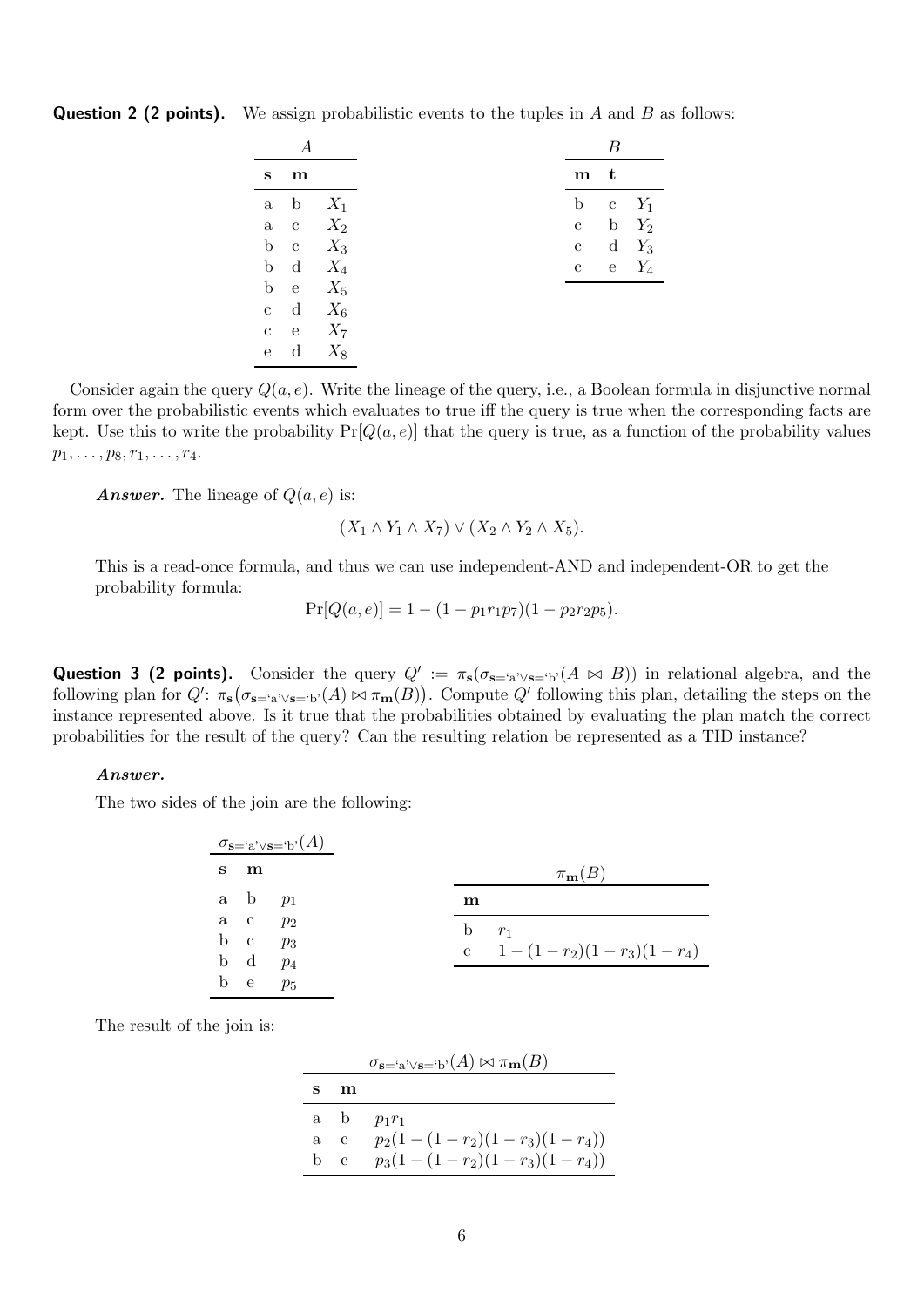The result of the final projection is:

| s |                                                  |
|---|--------------------------------------------------|
|   | a $1-(1-p_1r_1)(1-p_2(1-(1-r_2)(1-r_3)(1-r_4)))$ |
|   | b $p_3(1-(1-r_2)(1-r_3)(1-r_4))$                 |

The computed probabilities are correct. The result cannot be represented as a TID instance, since the presence of the a-tuple and that of the b-tuple in the result are not independent probabilistic events.

**Question 4 (1 point).** Consider the same plan as above in the general case, i.e., on any TID instance of the tables A and B. Is the plan safe in general? Briefly explain why or why not. What does this imply about the safeness of the query?

**Answer.** In general, the plan is safe for  $Q'$  and any two TID relations having the schema  $A(s,t)$ ,  $B(s, t)$ . Going in order through the plan:

- 1. the selection on A will keep the probabilities correct and results in a TID relation,
- 2. the projection on B will keep the probabilities correct (it is a projection on a TID instance) and results in a TID relation,
- 3. the join step maintains the correctness of the probabilities (it is a join between two independent relations) but does not necessarily result in a TID instance,
- 4. the final projection on A.s contains correct probabilities: even if the join is no longer a TID instance, the tuples having a given value of A.s have independent probabilities.

The query in general is safe, since it has as a safe plan, namely, the one described above.

## Exercise 4: Reachability Queries (4 points)

In this exercise, we will consider reachability queries on probabilistic complete graphs. A *complete graph* of n nodes, denoted  $K_n$ , is a directed graph where there exists an edge from each node to each node of the graph (excluding self-loops, i.e., there is never an edge from one node to itself). We represent the graphs  $K_2$ ,  $K_3$ , and  $K_4$  below:



A probabilistic complete graph is a complete graph where each edge has a non-zero probability of existence. The reachability query Reach(s, t) on a probabilistic complete graph asks, given a source node s and a target node t with  $s \neq t$ , what is the probability that node t is reachable via a directed path from s.